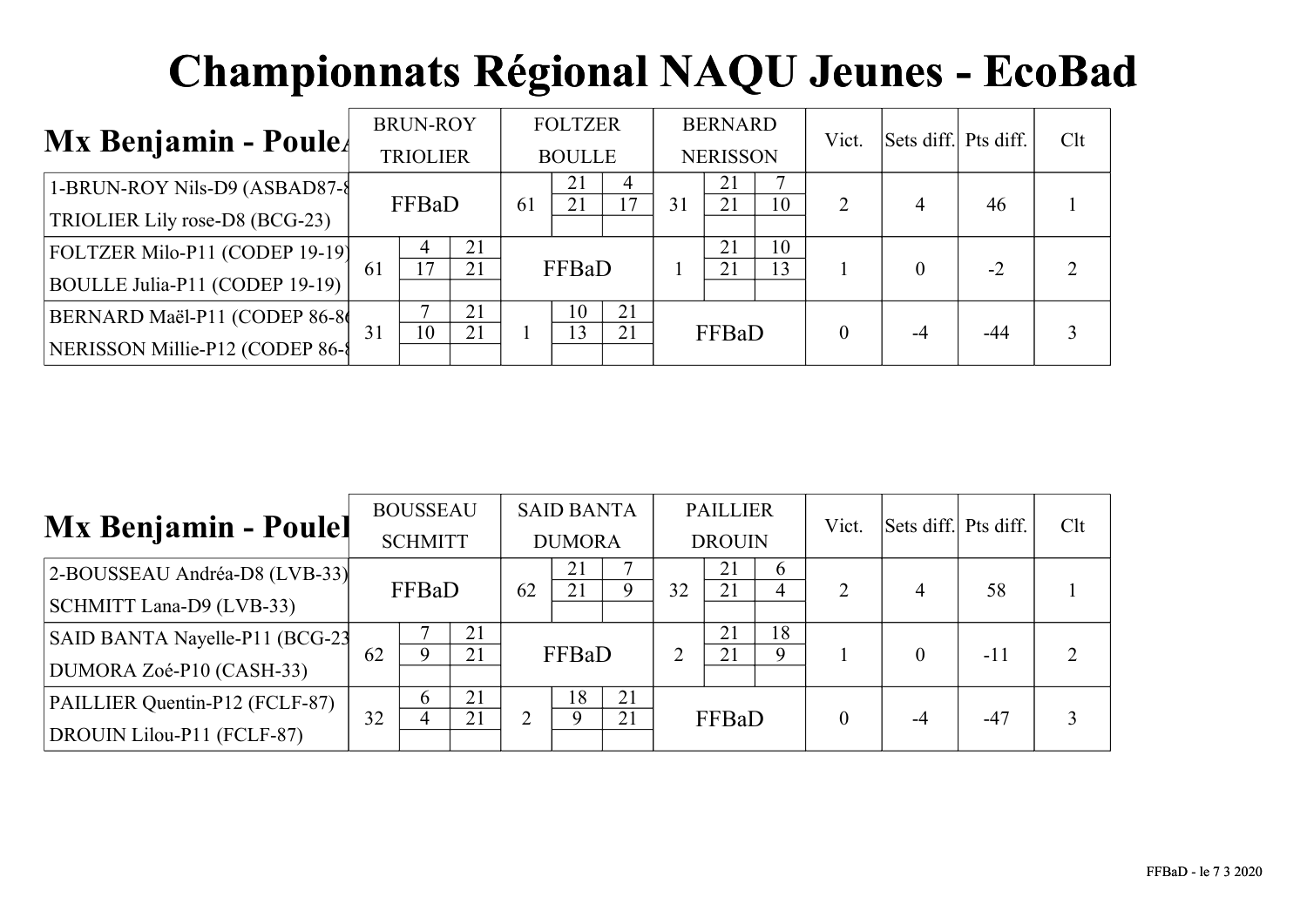|                                   |    | <b>RAMDENEE</b> |          |    | <b>VERDIER</b> |                 |    | <b>DUPOUY</b>    |                | Vict.          | Sets diff. Pts diff. |       | Clt            |
|-----------------------------------|----|-----------------|----------|----|----------------|-----------------|----|------------------|----------------|----------------|----------------------|-------|----------------|
| Mx Benjamin - Poulet FELLE MANCEA |    |                 |          |    | <b>DUBOIS</b>  |                 |    | <b>DOMINGUES</b> |                |                |                      |       |                |
| RAMDENEE Nohan-D9 (LVB-33)        |    |                 |          |    | 21<br>21       | $\overline{.5}$ |    |                  | W <sub>O</sub> |                |                      | 20    |                |
| PELLE MANCEAU Lyzea-D9 (BCG       |    | FFBaD           |          | 63 |                |                 | 33 |                  |                |                |                      |       |                |
| VERDIER Maxence-P10 (BCPA-87)     | 63 | 15              | 21<br>21 |    | FFBaD          |                 | 3  |                  | W <sub>O</sub> | 0              | $-2$                 | $-20$ |                |
| DUBOIS Sarah-P10 (ASBAD87-87)     |    |                 |          |    |                |                 |    |                  |                |                |                      |       |                |
| DUPOUY Yael-P12 (BCA-40)          |    | W <sub>O</sub>  |          |    | W <sub>O</sub> |                 |    |                  |                |                |                      |       |                |
| DOMINGUES Lili-marie-P11 (ASNE    | 33 |                 |          |    |                |                 |    | FFBaD            |                | $\overline{0}$ |                      |       | W <sub>O</sub> |

| <b>Mx Benjamin - Poulel</b>    |    | <b>PLAZANET</b> |    |    | <b>CHAUCHOY</b> |    |    | <b>MENIN</b>  |                    | Vict.          | Sets diff. Pts diff. |       | Clt            |
|--------------------------------|----|-----------------|----|----|-----------------|----|----|---------------|--------------------|----------------|----------------------|-------|----------------|
|                                |    | <b>MORILLE</b>  |    |    | <b>TREHIN</b>   |    |    | <b>LURINE</b> |                    |                |                      |       |                |
| PLAZANET Titouan-D9 (CASTELB   |    |                 |    |    | 21<br>21        | 10 | 34 | 21<br>21      | $\mathfrak b$<br>9 | $\overline{2}$ |                      | 58    |                |
| MORILLE Leane-D9 (BCMJ-33)     |    | FFBaD           |    | 64 |                 |    |    |               |                    |                | 4                    |       |                |
| CHAUCHOY Nathan-P10 (USDAX-    |    |                 | 21 |    |                 |    |    | 22            | 20                 |                |                      |       |                |
| TREHIN Cassandre-P11 (ASNBAD-  | 64 | 10              | 21 |    | FFBaD           |    | 4  | 21            | 19                 |                |                      | $-27$ | $\overline{2}$ |
| MENIN Gaetan-P12 (CODEP 19-19) |    | 6               | 21 |    | 20              | 22 |    |               |                    |                |                      |       |                |
| LURINE Romane-P12 (CASH-33)    | 34 | 9               | 21 | 4  | 19              | 21 |    | FFBaD         |                    | $\theta$       | -4                   | $-31$ | 3              |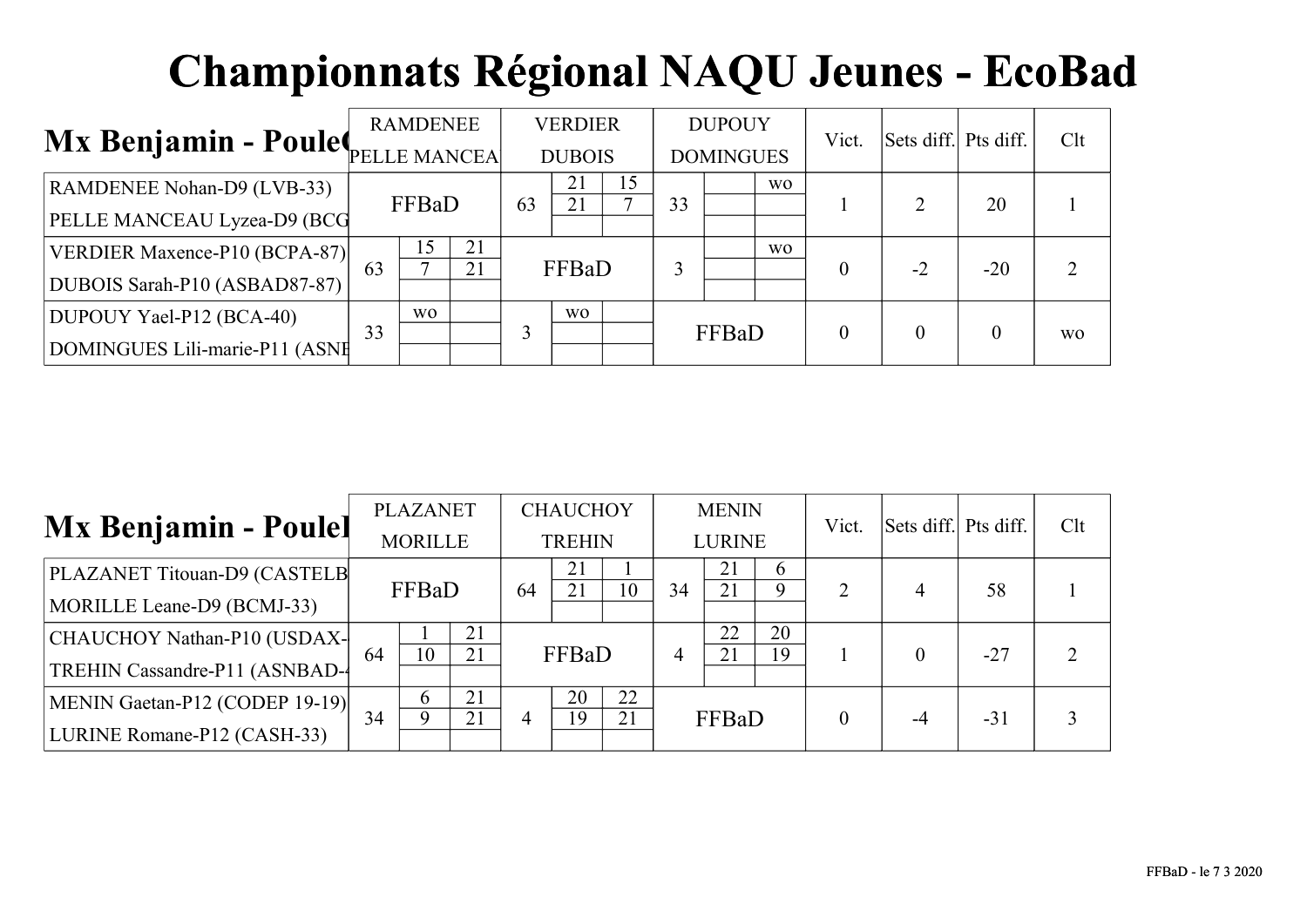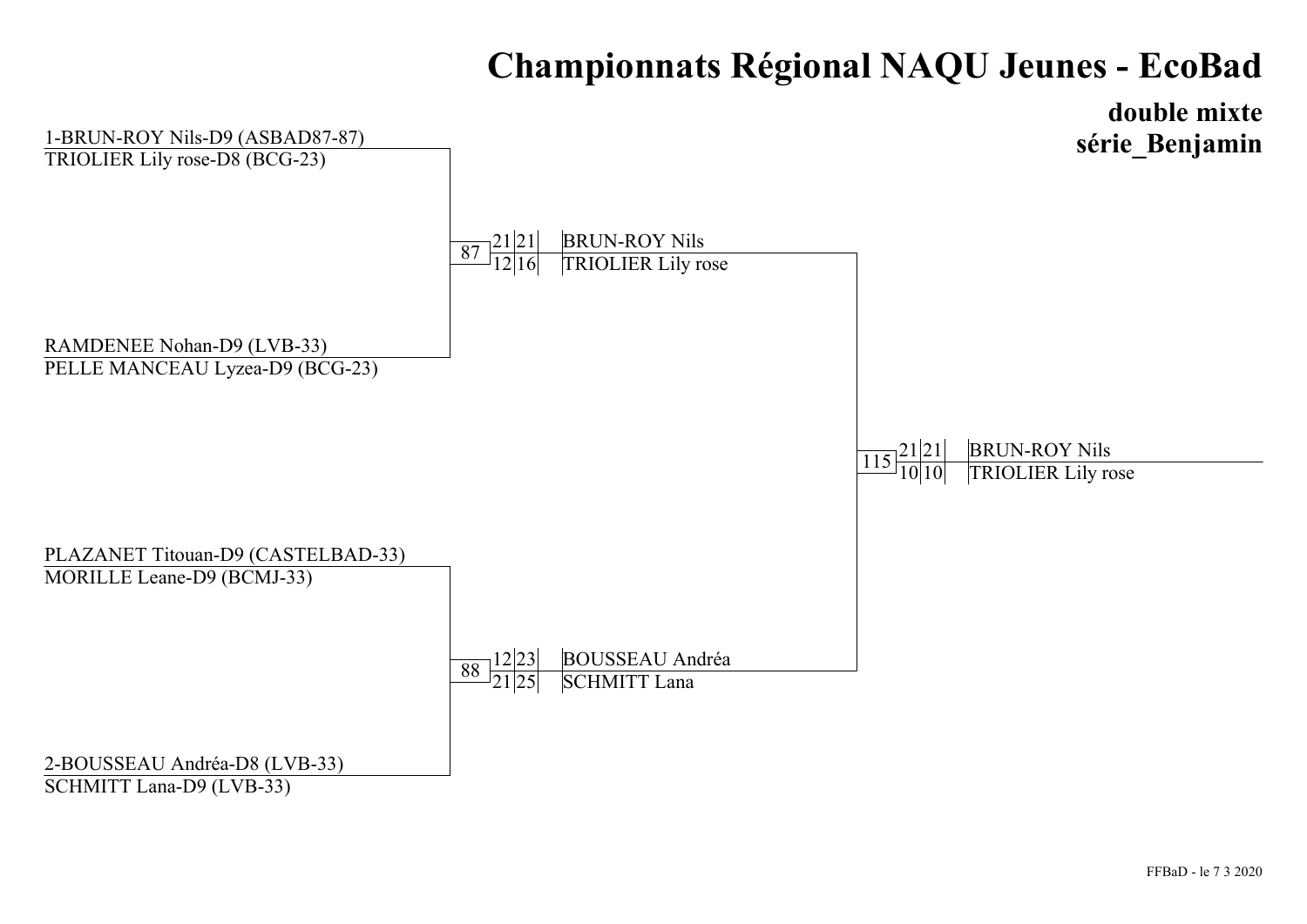|                                      |     |                  |          |     |                |    |     |               | NGUYEN VAN PELLE MANCEA BOURROU-ROBI | Vict.          | Sets diff. Pts diff. |       | Clt |
|--------------------------------------|-----|------------------|----------|-----|----------------|----|-----|---------------|--------------------------------------|----------------|----------------------|-------|-----|
| <b>Mx Minime - PouleA</b>            |     | <b>BREUILLAT</b> |          |     | <b>VINCENT</b> |    |     | <b>LEYREM</b> |                                      |                |                      |       |     |
| 1-NGUYEN VAN Tiago-R6 (UST-31        |     | FFBaD            |          | 182 | 21<br>21       | 10 | 161 | 21<br>21      | 12                                   | $\overline{2}$ |                      | 51    |     |
| BREUILLAT Lise-R5 (ASCPA-33)         |     |                  |          |     |                |    |     |               | 4                                    |                | 4                    |       |     |
| PELLE MANCEAU Enzo-D9 (BCG-          | 182 | 10               | 21<br>21 |     | FFBaD          |    | 133 | 21<br>21      | 8<br>18                              |                |                      | $-9$  |     |
| VINCENT Lea-P10 (BCG-23)             |     |                  |          |     |                |    |     |               |                                      |                |                      |       |     |
| <b>BOURROU-ROBIN Florian-D9 (CA)</b> |     | 12               | 21       |     | 8              | 21 |     |               |                                      |                |                      |       |     |
| LEYREM Philippine-P11 (CASH-33)      | 161 | 4                | 21       | 133 | 18             | 21 |     | FFBaD         |                                      | $\theta$       | -4                   | $-42$ |     |

| <b>Mx Minime - PouleB</b>       |     | <b>SOLITUDE</b> |    |     | <b>CHAMBOST</b> |    |     | <b>GABEN</b>   |    |     | <b>RODOLPHE</b>  |    | Vict.    | Sets diff. Pts diff. |       | Clt |
|---------------------------------|-----|-----------------|----|-----|-----------------|----|-----|----------------|----|-----|------------------|----|----------|----------------------|-------|-----|
|                                 |     | <b>HOUCHOU</b>  |    |     | <b>MENIN</b>    |    |     | <b>MARQUES</b> |    |     | <b>LEGOUTEIL</b> |    |          |                      |       |     |
| 2-SOLITUDE Denzel-D7 (Codep 17- |     |                 |    |     | 21              | 9  |     | 21             |    |     | 21               | 3  |          |                      |       |     |
| HOUCHOU Emilie-R6 (CBNM-24)     |     | FFBaD           |    | 183 | 21              |    | 134 | 21             | 6  | 162 | 21               | 3  |          | h                    | 95    |     |
| CHAMBOST Tom-P10 (CODEP 19-     |     |                 | 21 |     |                 |    |     | 22             | 20 |     | 21               | 3  |          | ↑                    |       |     |
| MENIN Emeline-D9 (CODEP 19-19)  | 183 |                 | 21 |     | FFBaD           |    | 163 | 21             | 8  | 135 | 21               | 12 | 2        |                      | 12    |     |
| GABEN Quentin-P10 (PBC-87)      |     |                 | 21 |     | 20              | 22 |     |                |    |     | 21               | 5  |          |                      |       |     |
| MARQUES Louna-P10 (FCLF-87)     | 134 | 6               | 21 | 163 | 8               | 21 |     | FFBaD          |    | 184 | 21               | 4  |          | $-2$                 | $-11$ |     |
| RODOLPHE Morgan-P12 (LFDVN-{    |     | 3               | 21 |     | ◠               | 21 |     |                | 21 |     |                  |    |          |                      |       |     |
| LEGOUTEIL Marion-P12 (LFDVN-8   | 162 | 3               | 21 | 135 | 12              | 21 | 184 | $\overline{4}$ | 21 |     | FFBaD            |    | $\theta$ | -6                   | $-96$ |     |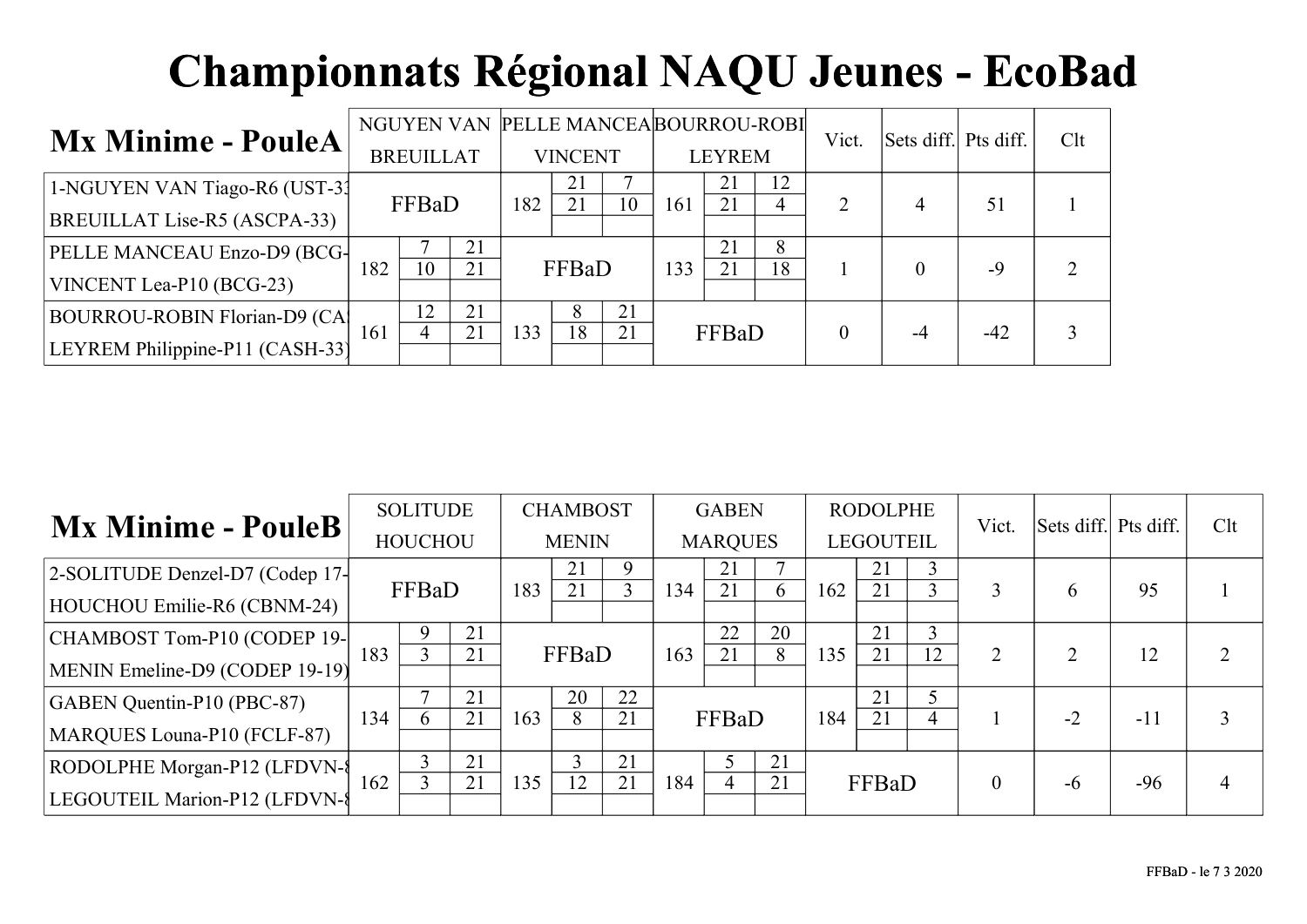| Mx Minime - PouleC                                             |     | <b>BOUSSEAU</b><br><b>MITON</b> |          |     | <b>MORILLE</b><br><b>GUERIN</b> |          |     | <b>CHAUCHOY</b><br><b>SAUSSEZ</b> |          | <b>LAVILLONIERE</b> | <b>PEREIRA</b> |                | Vict.          | Sets diff. Pts diff. |       | Clt |
|----------------------------------------------------------------|-----|---------------------------------|----------|-----|---------------------------------|----------|-----|-----------------------------------|----------|---------------------|----------------|----------------|----------------|----------------------|-------|-----|
| BOUSSEAU Mattéo-D9 (LVB-33)<br>MITON Tiphaine-D8 (AMB-33)      |     | FFBaD                           |          | 185 | 15<br>19                        | 21<br>21 | 136 | 21<br>21                          | 10<br>17 | 164                 | 21<br>21       | $\theta$<br>10 | $\overline{2}$ |                      | 33    |     |
| MORILLE Eliott-D8 (BCMJ-33)<br>GUERIN Briana-D9 (CBC-33)       | 185 | 21<br>21                        | 15<br>19 |     | FFBaD                           |          | 165 | 21<br>21                          | 13<br>13 | 137                 | 21<br>21       | 9              |                | <sub>b</sub>         | 52    |     |
| CHAUCHOY Matéo-D9 (USDAX-40<br>SAUSSEZ Fany-P11 (ASNBAD-40)    | 136 | 10<br>17                        | 21<br>21 | 165 | 13<br>13                        | 21<br>21 |     | FFBaD                             |          | 186                 | 21<br>21       | 12<br>13       |                | $-2$                 | $-14$ |     |
| PEREIRA Antonin-P11 (BACOU-87)<br>LAVILLONIERE Chloé-P10 (BACO | 164 | 6<br>10                         | 21<br>21 | 137 | $\mathbf Q$                     | 21<br>21 | 186 | 12<br>13                          | 21<br>21 |                     | FFBaD          |                | $\theta$       | -6                   | $-71$ |     |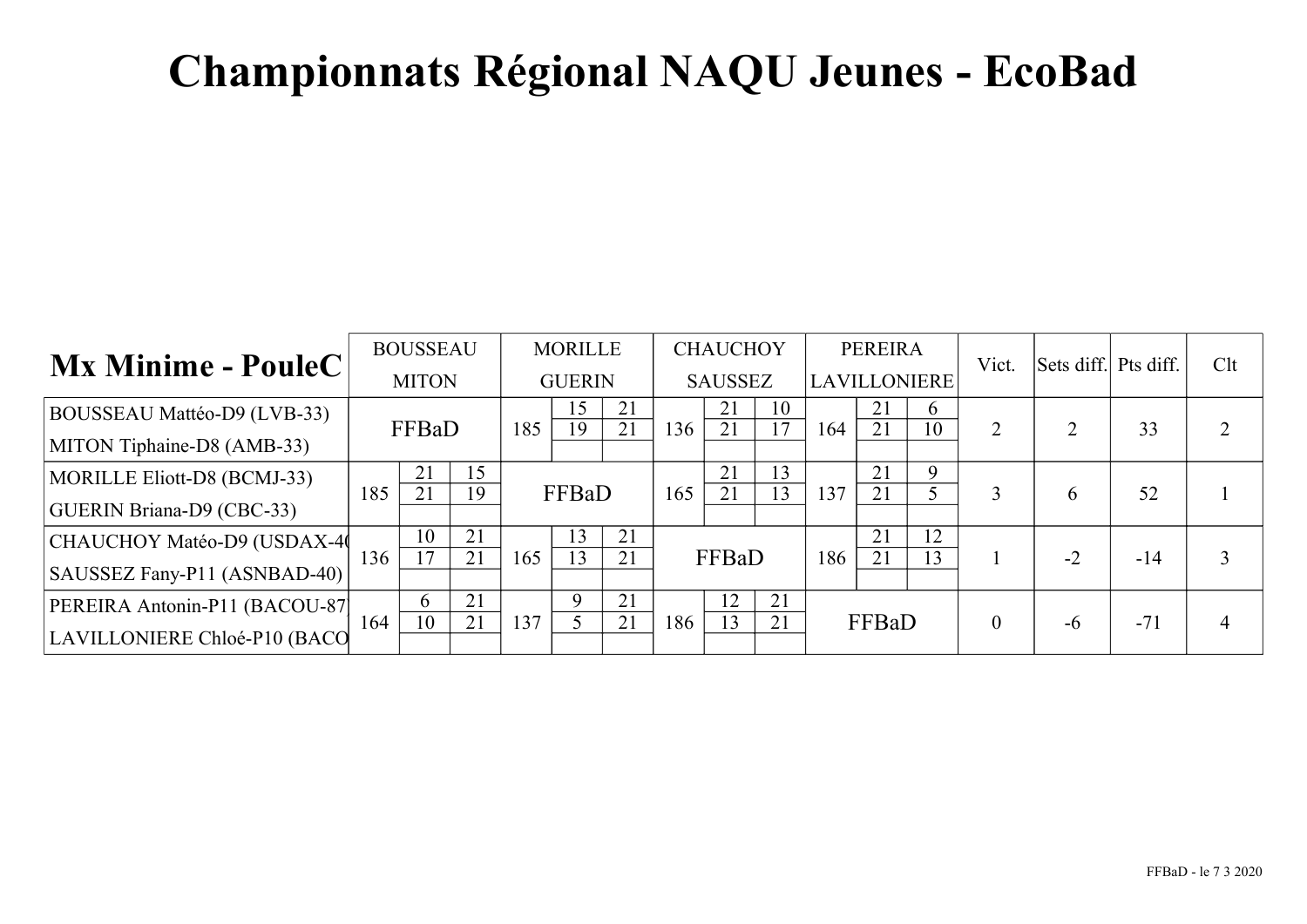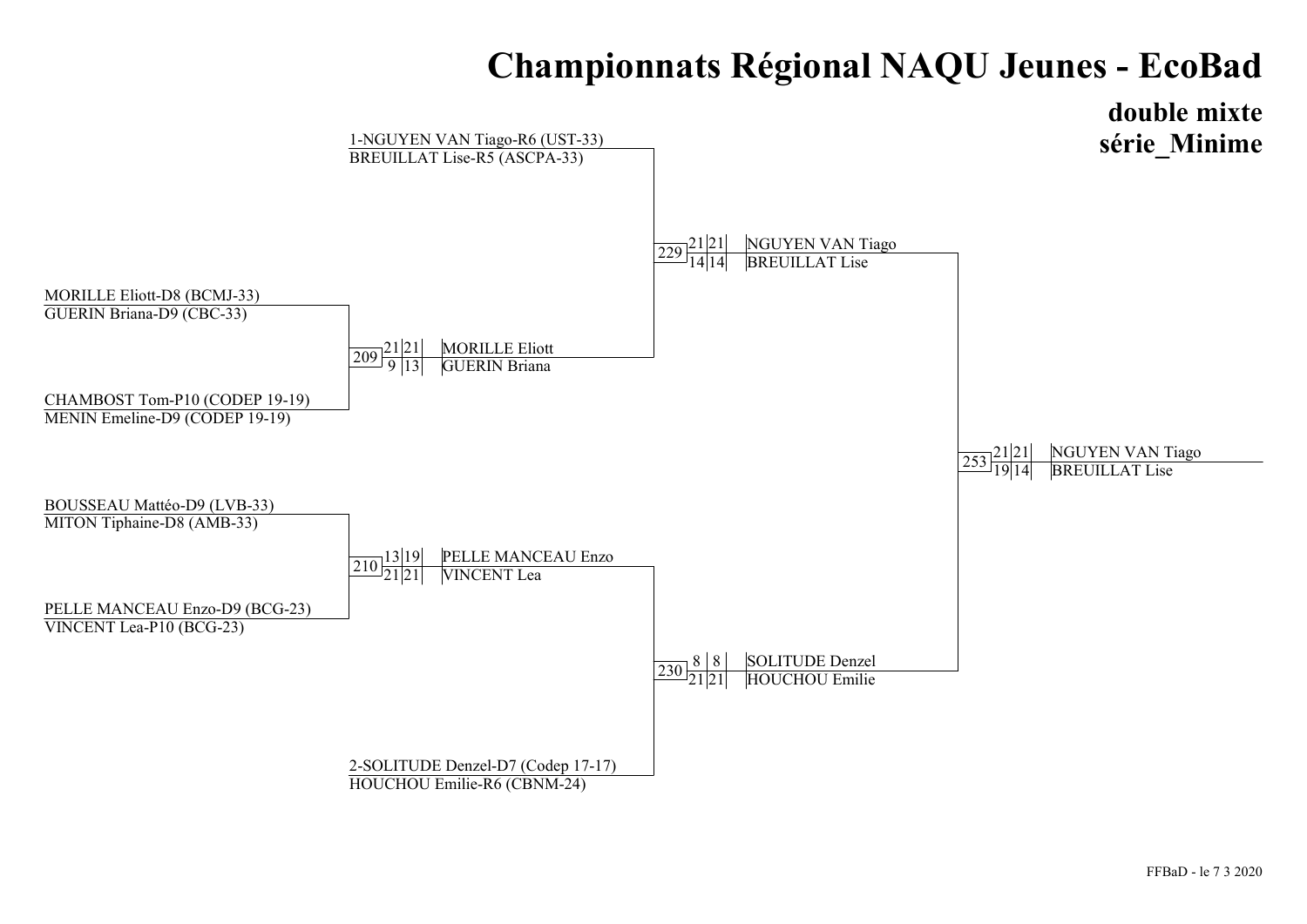| <b>Mx Cadet - PouleA</b>         |     | <b>BENETREAU</b> |          |     | <b>TAYLOR</b> |          |     | CANTEGREIL   |          | Vict.    | Sets diff. Pts diff. |       | Clt |
|----------------------------------|-----|------------------|----------|-----|---------------|----------|-----|--------------|----------|----------|----------------------|-------|-----|
|                                  |     | <b>GERMAIN</b>   |          |     | <b>DESCAT</b> |          |     | <b>BINET</b> |          |          |                      |       |     |
| 1-BENETREAU Quentin-R6 (UST-3)   |     | FFBaD            |          | 198 | 21<br>18      | 23<br>21 | 174 | 21<br>21     | 12<br>18 |          | $\Omega$             |       |     |
| <b>GERMAIN Leane-R4 (BCG-23)</b> |     |                  |          |     |               |          |     |              |          |          |                      |       |     |
| TAYLOR Mathiam-R6 (USDAX-40)     | 198 | 23<br>21         | 21<br>18 |     | FFBaD         |          | 146 | 21<br>21     | 15<br>15 | 2        | $\overline{4}$       |       |     |
| DESCAT Clara-R6 (SMBAD-40)       |     |                  |          |     |               |          |     |              |          |          |                      |       |     |
| CANTEGREIL Marius-D9 (CODEP)     |     | 12               | 21       |     | 15            | 21       |     |              |          |          |                      |       |     |
| BINET Esther-P10 (CODEP 19-19)   | 74ء | 18               | 21       | 146 | 15            | 21       |     | FFBaD        |          | $\theta$ | $-4$                 | $-24$ |     |

|                                |     | <b>DUBOIS</b>    |    |     | <b>LEBRUN</b> |    |     | <b>FOLTZER</b>     |    | Vict.          | Sets diff. Pts diff. |       | Clt            |
|--------------------------------|-----|------------------|----|-----|---------------|----|-----|--------------------|----|----------------|----------------------|-------|----------------|
| <b>Mx Cadet - PouleB</b>       |     | <b>DECHAMBRE</b> |    |     | <b>OLIVAN</b> |    |     | <b>MARIOT-BELY</b> |    |                |                      |       |                |
| 2-DUBOIS Nathan-D7 (EBRSG-17)  |     |                  |    | 199 | 21            | 18 |     | 21                 | 12 |                |                      |       |                |
| DECHAMBRE Noa-R5 (Codep 17-1)  |     | FFBaD            |    |     | 21            | 18 | 175 | 21                 | 6  | $\overline{2}$ | 4                    | 30    |                |
| LEBRUN Alexis-D7 (UST-33)      |     | 18               | 21 |     |               |    |     | 21                 | 17 |                |                      |       |                |
| OLIVAN Wendy-D7 (CASH-33)      | 199 | 18               | 21 |     | FFBaD         |    | 147 | 21                 | 16 |                |                      |       | $\overline{2}$ |
| FOLTZER Sylvin-D9 (CODEP 19-19 |     | 12               | 21 |     | 17            | 21 |     |                    |    |                |                      |       |                |
| MARIOT-BELY Florette-D9 (CODE  | 175 | <sub>b</sub>     | 21 | 147 | 16            | 21 |     | FFBaD              |    |                | -4                   | $-33$ |                |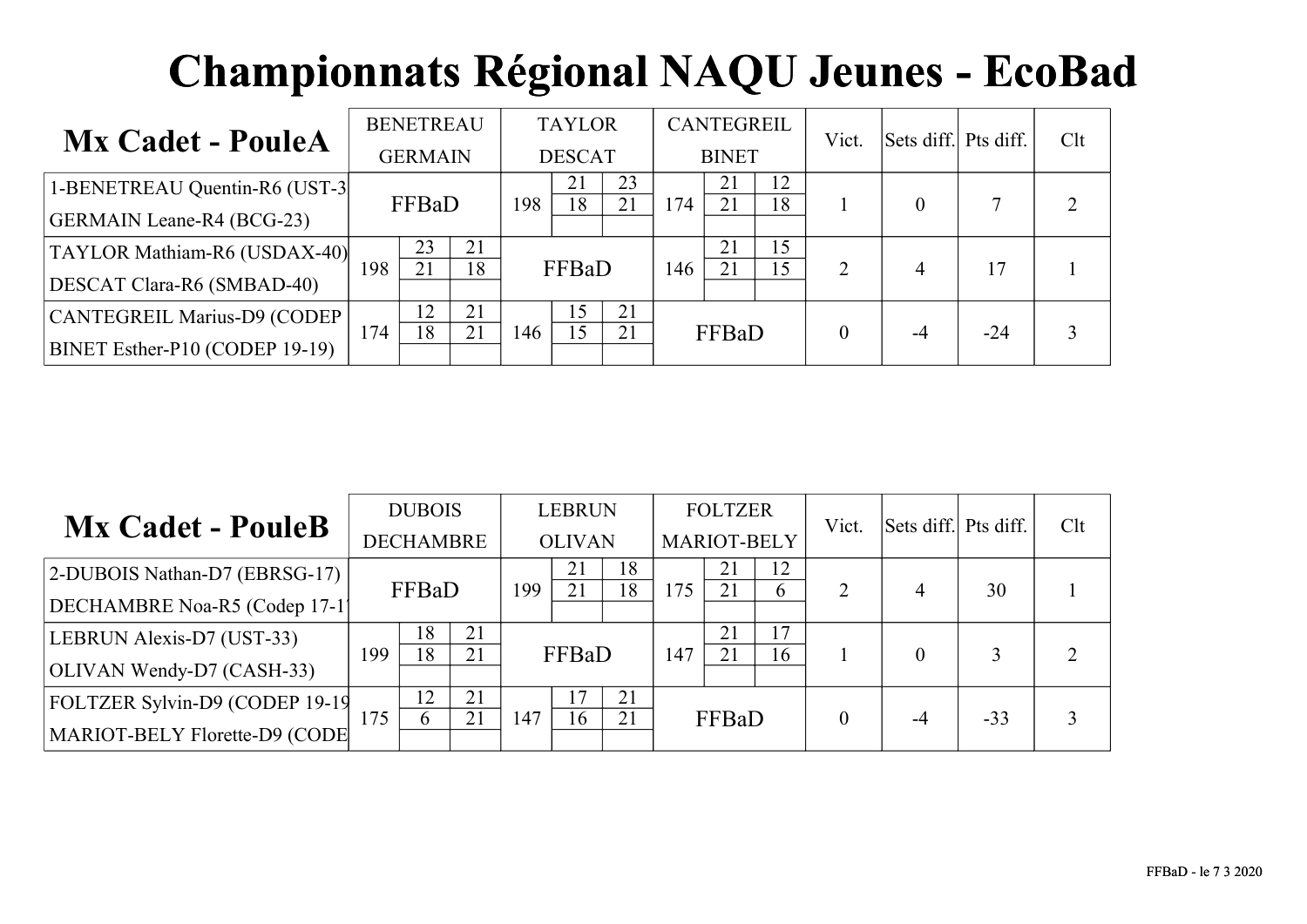|                                |     | <b>DUPUY</b>    |          |     | <b>ROJO</b>    |          |     | <b>ROCHA</b>  |          | Vict.    | Sets diff. Pts diff. |       | Clt |
|--------------------------------|-----|-----------------|----------|-----|----------------|----------|-----|---------------|----------|----------|----------------------|-------|-----|
| <b>Mx Cadet - PouleC</b>       |     | <b>ROUBINET</b> |          |     | <b>SOULARD</b> |          |     | <b>BRETON</b> |          |          |                      |       |     |
| DUPUY Julien-R6 (UST-33)       |     |                 |          |     | 21             | 11       |     | 21            | 11       | າ        |                      |       |     |
| ROUBINET Lucie-R5 (ASCPA-33)   |     | FFBaD           |          | 176 | 19<br>21       | 21<br>11 | 200 | 21            | 13       |          |                      | 36    |     |
| ROJO Vincent-R6 (LLB-86)       |     | 11              | 21       |     |                |          |     | 21            | 14       |          |                      |       |     |
| SOULARD Maelis-D8 (FCLF-87)    | 176 | 21<br>11        | 19<br>21 |     | FFBaD          |          | 148 | 16<br>16      | 21<br>21 | $\theta$ | $-2$                 | $-21$ |     |
| ROCHA Miguel-D8 (SACB-33)      |     |                 | 21       |     | 14             | 21       |     |               |          |          |                      |       |     |
| <b>BRETON Lola-D8 (UST-33)</b> | 200 | 13              | 21       | 148 | 21<br>21       | 16<br>16 |     | FFBaD         |          |          | $-1$                 | $-15$ |     |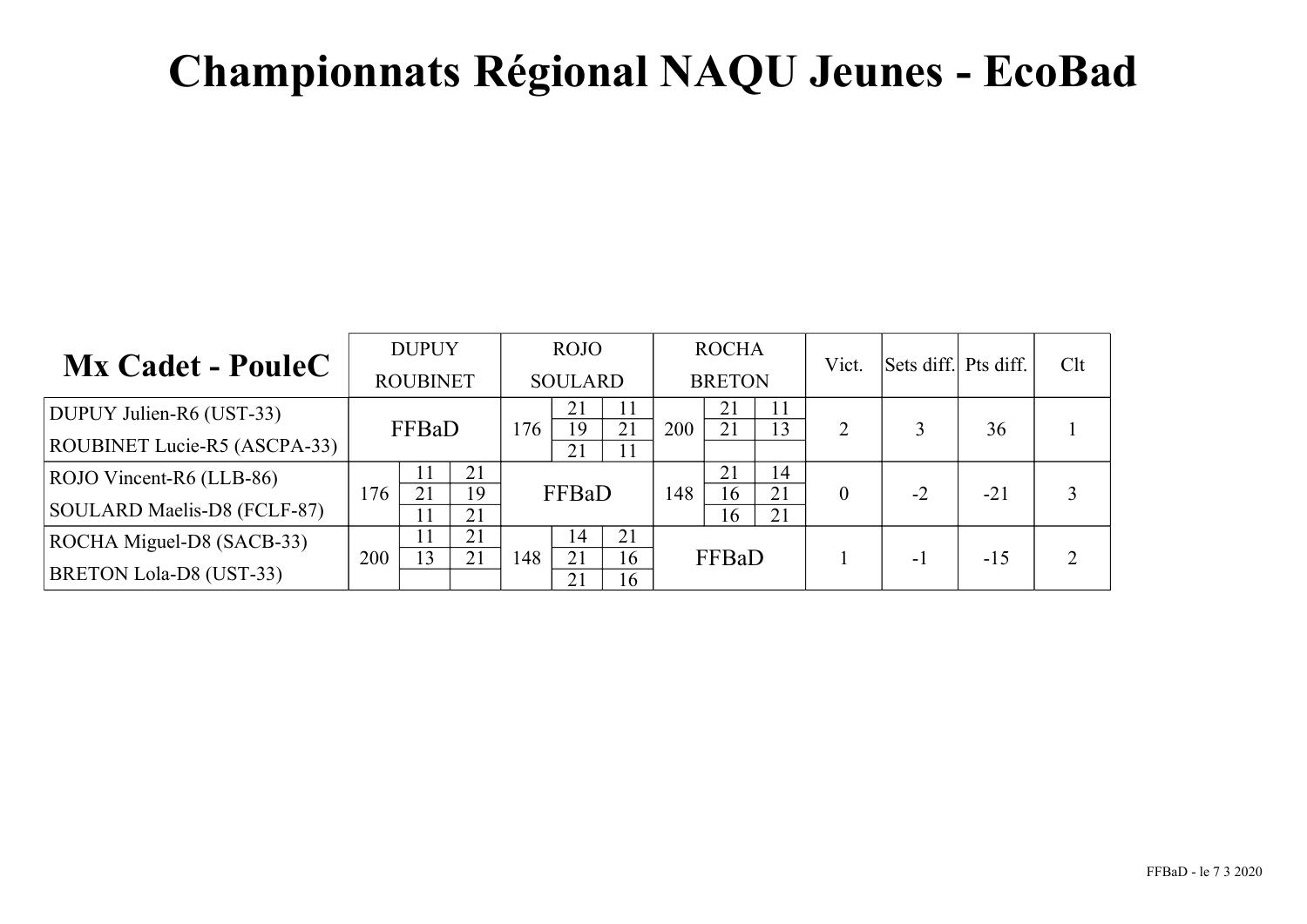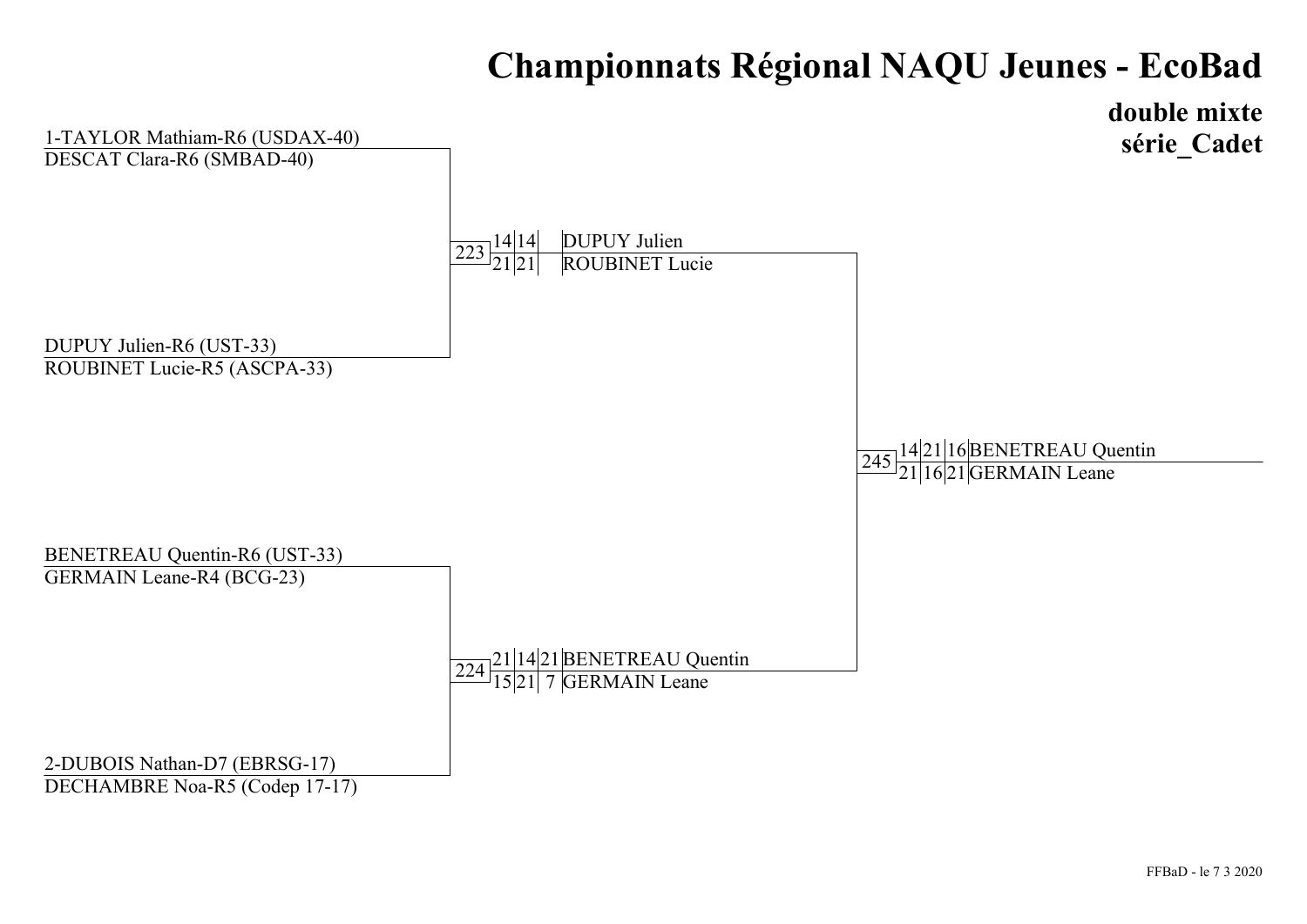| <b>Mx Junior - PouleA</b>        |    | <b>BIME</b>   |          |              | <b>LAVAUD</b> |          |    | <b>CAZAUX</b>   |          |    | <b>LARRIEU</b> |    | Vict.          | Sets diff. Pts diff. |       | Clt |
|----------------------------------|----|---------------|----------|--------------|---------------|----------|----|-----------------|----------|----|----------------|----|----------------|----------------------|-------|-----|
|                                  |    | <b>MAZEAU</b> |          |              | <b>MARMIN</b> |          |    | <b>PARANTON</b> |          |    | <b>GUO</b>     |    |                |                      |       |     |
| 1-BIME Elie-N3 (USB-33)          |    |               |          |              | 21            | 11       |    | 21              | 11       |    | 21             | 6  |                |                      |       |     |
| MAZEAU Lauriana-N3 (BCC-33)      |    | FFBaD         |          | 65           | 21            | 11       |    | 21              | 9        | 35 | 21             | 9  | 3              | <sub>b</sub>         | 69    |     |
| LAVAUD Ludovic-R6 (UST-33)       |    |               | 21<br>21 |              | FFBaD         |          | 36 | 21              | 15<br>23 |    | 21<br>21       | 14 |                |                      |       |     |
| MARMIN Aurore-R4 (JYB-33)        | 65 |               |          |              |               |          |    | 21<br>21        | 15       | 6  |                | 10 | 2              |                      | 8     |     |
| CAZAUX Mathieu-R6 (ASCPA-33)     |    |               | 21       |              | 15            | 21       |    |                 |          |    | 21             | 11 |                |                      |       |     |
| PARANTON Chloé-R5 (BCG-23)       |    |               | 21       | 36           | 23<br>15      | 21<br>21 |    | FFBaD           |          | 66 | 21             | 15 |                | $-1$                 | $-16$ | 3   |
| LARRIEU Adrien-P10 (ASCPA-33)    |    | 6             | 21       |              | 14            | 21       |    |                 | 21       |    |                |    |                |                      |       |     |
| $\vert$ GUO Peiling-P10 (BCB-33) | 35 | 9             | 21       | <sub>0</sub> | 10            | 21       | 66 | 15              | 21       |    | FFBaD          |    | $\overline{0}$ | $-6$                 | $-61$ | 4   |

| <b>Mx Junior - PouleB</b>      |    | <b>DOS SANTOS</b> |    |    | <b>LAOUT</b>     |    |    | <b>DONDON</b>  |          |    | <b>FOUQUET</b> |          | Vict.        | Sets diff. Pts diff. |       | Clt |
|--------------------------------|----|-------------------|----|----|------------------|----|----|----------------|----------|----|----------------|----------|--------------|----------------------|-------|-----|
|                                |    | CHAMBARETAU       |    |    | <b>TROUBADIS</b> |    |    | <b>FRAISSE</b> |          |    | <b>LEFEVRE</b> |          |              |                      |       |     |
| 2-DOS SANTOS Matéo-R6 (UST-33) |    |                   |    |    | 21               | 17 |    | 21             | 18       |    | 21             | 14       |              |                      |       |     |
| CHAMBARETAUD Louane-N3 (US     |    | FFBaD             |    | 67 | 22               | 20 |    | 21             | 19       | 37 | 21             |          | 3            | <sub>6</sub>         | 28    |     |
| LAOUT Tony-R6 (BCL-33)         |    | 17                | 21 |    |                  |    |    | 21             |          |    | 21             | 18       |              |                      |       |     |
| TROUBADIS Kelly-R4 (CBNM-24)   | 67 | 20                | 22 |    | FFBaD            |    | 38 | 21             | 13       | 8  | 21             | 8        | 2            |                      | 32    |     |
| DONDON Clément-D7 (ESBB-33)    |    | 18                | 21 |    |                  | 21 |    |                |          |    | 20             | 22       |              |                      |       |     |
| FRAISSE Louison-D8 (USB-33)    | 7  | 19                | 21 | 38 | 13               | 21 |    | FFBaD          |          | 68 | 21<br>21       | 17<br>18 |              | $-3$                 | $-22$ |     |
| FOUQUET Thomas-D9 (ASCPA-33)   |    | 14                | 21 |    | 18               | 21 |    | 22             | 20       |    |                |          |              |                      |       |     |
| LEFEVRE Célia-P10 (SMBAD-40)   | 37 |                   | 21 | 8  | 8                | 21 | 68 | 17<br>18       | 21<br>21 |    | FFBaD          |          | $\mathbf{0}$ | $-5$                 | $-38$ |     |